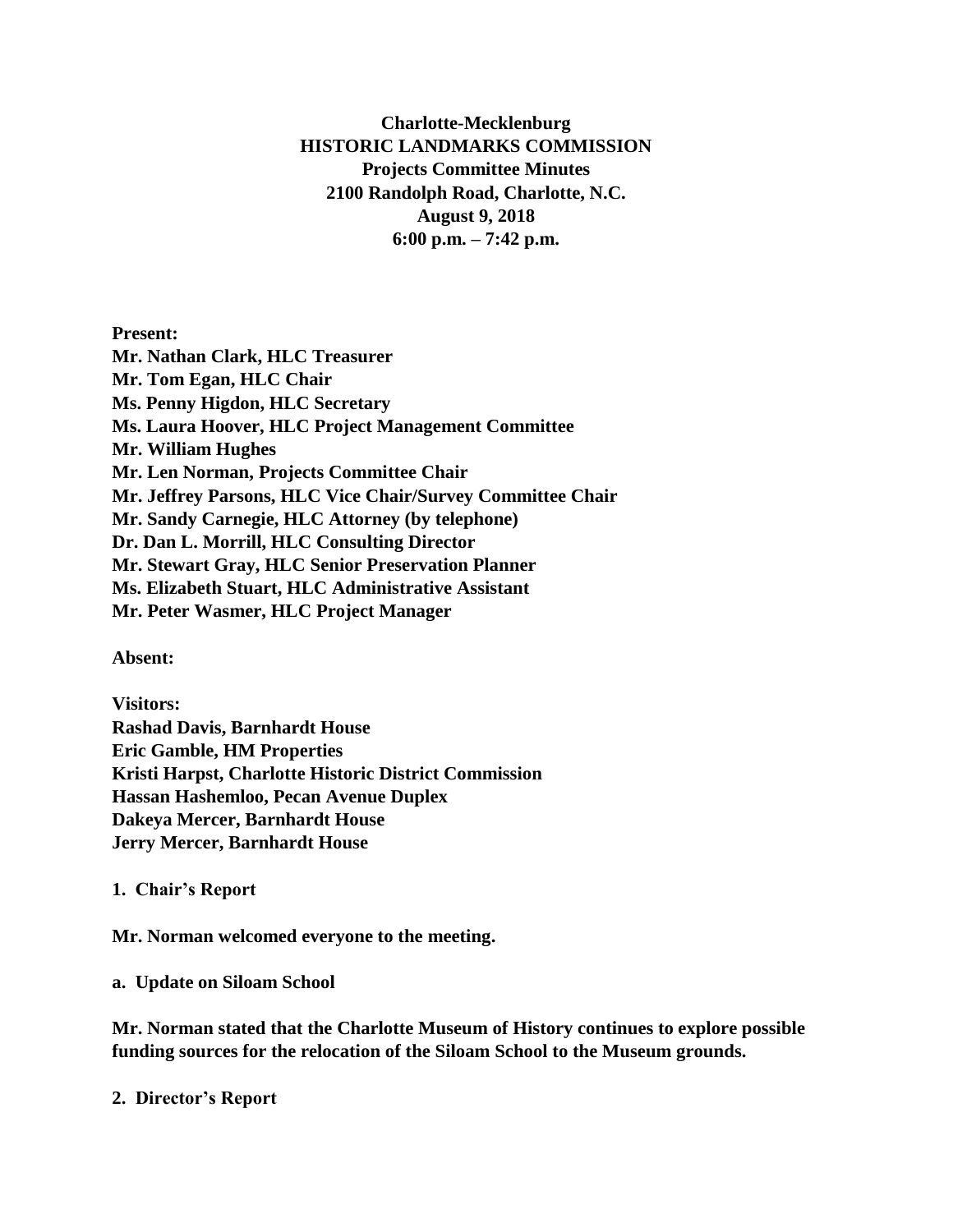#### **a. Trolley Number One**

**Staff will be working with the Projects Committee to determine how and when Trolley Number One might be moved from the North Carolina Transportation Museum to Charlotte for operation on the Lakewood Trolley line.**

### **3. Update on Barnhardt House, 3217 Maymont Place, Charlotte, N.C.**

**Eric Gamble, HLC Realtor for the Barnhardt House, introduced the prospective buyers of the property. The prospective buyers stated their interest in pursuing purchase of the property but raised concerns regarding the Commission's counteroffer. Specifically, they wanted clarification regarding alterations that would be permitted for the house and grounds. Staff recommended that they meet with Stewart Gray, Senior Preservation Planner for the HLC, to discuss this issue. The prospective buyers also stated that 30 days was insufficient time for the repair of the roof. Mr. Egan stated that the Commission would prefer the repair of the roof but would permit the installation of architectural shingles. The Committee discussed the proposed addendum to the purchase contract and confirmed that the prospective buyers would not be required to match a secondary offer. The prospective buyers will continue to investigate the prospective purchase of the property.** 

**4. Pecan Avenue Duplex, 1437-1439 Pecan Avenue, Charlotte, N.C.**

**Dr. Morrill introduced Hassan Hashemloo, owner of the Craftsman Style Duplex at 1437 Pecan Avenue, which is a contributing building in the Plaza Midwood local historic district. Mr. Hashemloo explained his interest in entering into an exclusive, assignable option with the HLC for the purchase of the aforesaid property. The Committee discussed this issue at length and reached the following conclusions: 1) that the provision for an appraisal of the property be removed and that the purchase price for a prospective buyer be \$300,000, and 2) that language be included in the option stipulating that any conveyance of the property include preservation covenants to prevent its demolition.**

**MR. EGAN PRESENTED A MOTION SECONDED BY MR. PARSONS THAT THE PROJECTS COMMITTEE RECOMMEND TO THE HISTORIC LANDMARKS COMMISSION THAT THE HISTORIC LANDMARKS COMMISSION ENTER INTO AN EXCLUSIVE, ASSIGNABLE OPTION TO PURCHASE THE CRAFTSMAN STYLE DUPLEX AT 1437 PECAN AVENUE, CHARLOTTE, N.C., FOR A FEE OF \$3,000, AND SUBJECT TO THE FOLLOWING CHANGES TO THE OPTION AS PRESENTED TO THE COMMITTEE: 1) THAT THE PROVISION FOR AN APPRAISAL OF THE PROPERTY BE REMOVED AND THAT THE PURCHASE PRICE FOR A PROSPECTIVE BUYER BE \$300,000, 2) THAT LANGUAGE BE INCLUDED IN THE OPTION STIPULATING THAT ANY CONVEYANCE OF THE PROPERTY INCLUDE PRESERVATION COVENANTS TO PREVENT ITS DEMOLITION, AND 3) THAT**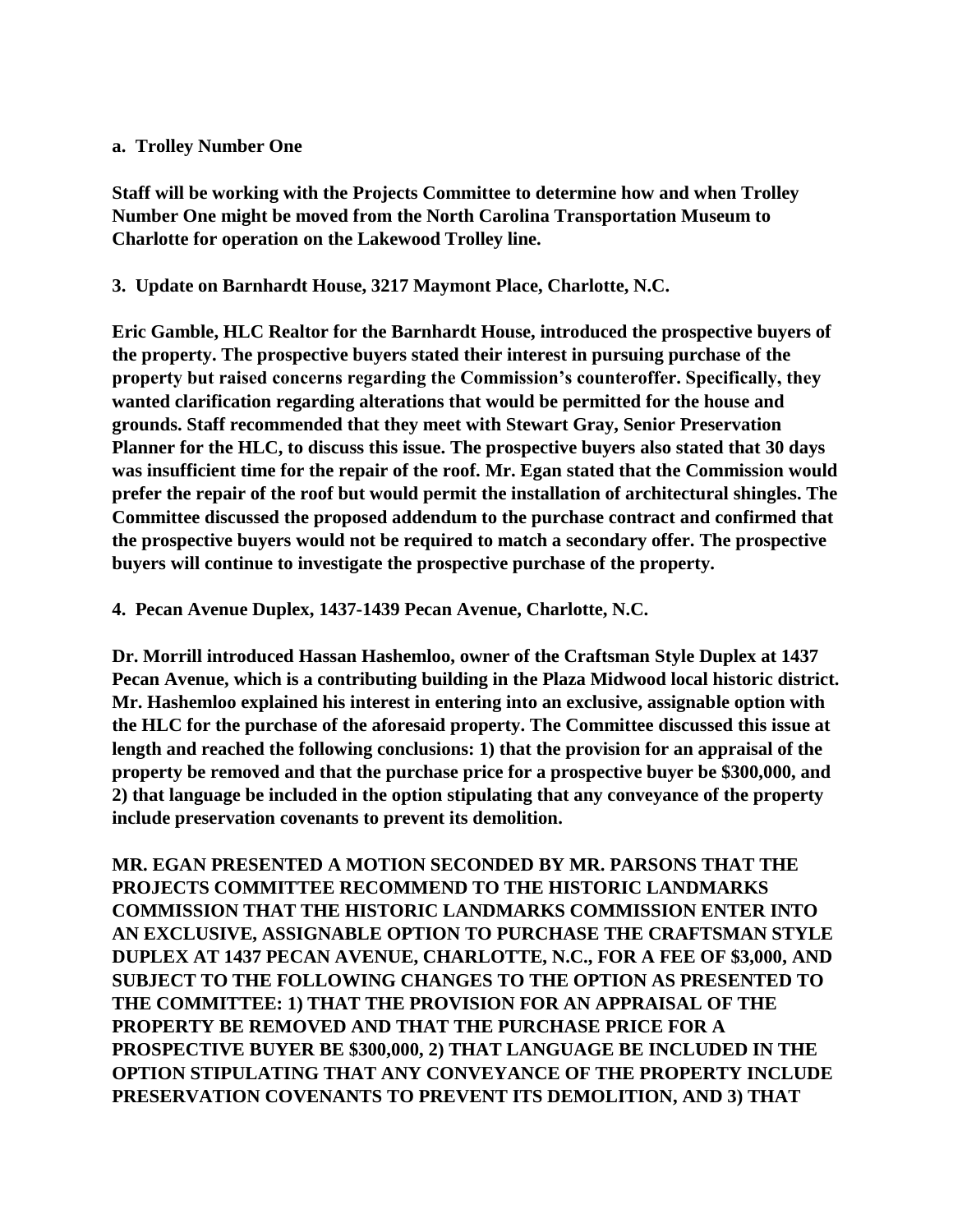# **THE OWNER WOULD COMMIT TO NO DEMOLITION OF ALL OR ANY PART OF THE PROPERTY FOR THE DURATION OF THE OPTION. THE COMMITTEE UNANIMOUSLY APPROVED THE MOTION.**

**5. Update on Projects**

**Dr. Morrill reported the following:**

**a. Torrence Lytle, 302 Holbrooks Road, Huntersville, N.C.**

**The prospective buyer continues to perform due diligence. Closing must occur by the end of November. The prospective buyer has made initial earnest money deposit.**

**b. Streetcar 85**

**The move of Streetcar 85 from the North Carolina Transportation Museum to the Cumberland Avenue Storage Building occurred on August 1, 2018.**

**c. Charlotte "New Look" GM Bus**

**The New Look Bus was moved from the CATS Garage to the Chamberlain Avenue Storage Building on July 31st. Sandy Carnegie prepared a legal agreement covering the bus, which has been signed by Staff and by Argos Realty.**

**Sandy Carnegie stated that he would prepare a bill of sale of the New Look Bus for presentation to the Historic Landmarks Commission at its August 13 meeting.** 

**d. Former Fire Station #10, 2136 Remount Road, Charlotte, N.C.**

**Staff continues to pursue negotiations with the County about the prospect of the County's conveying the property to the Historic Landmarks Commission.**

**e. Ingleside, 7225 Bud Henderson Road, Huntersville, N.C.**

**MR. PARSONS PRESENTED A MOTION SECONDED BY MR. CLARK THAT THE COMMITTEE CONVENE IN CLOSED SESSION TO DISCUSS FUNDS FOR THE PROSPECTIVE PURCHASE OF INGLESIDE, 7225 BUD HENDERSON ROAD, HUNTERSVILLE, N.C. THE COMMITTEE UNANIMOUSLY APPROVED THE MOTION.** 

**MR. PARSONS PRESENTED A MOTION SECONDED BY MR. EGAN THAT THE COMMITTEE RECONVENE IN OPEN SESSION. THE COMMITTEE UNANIMOUSLY APPROVED THE MOTION.**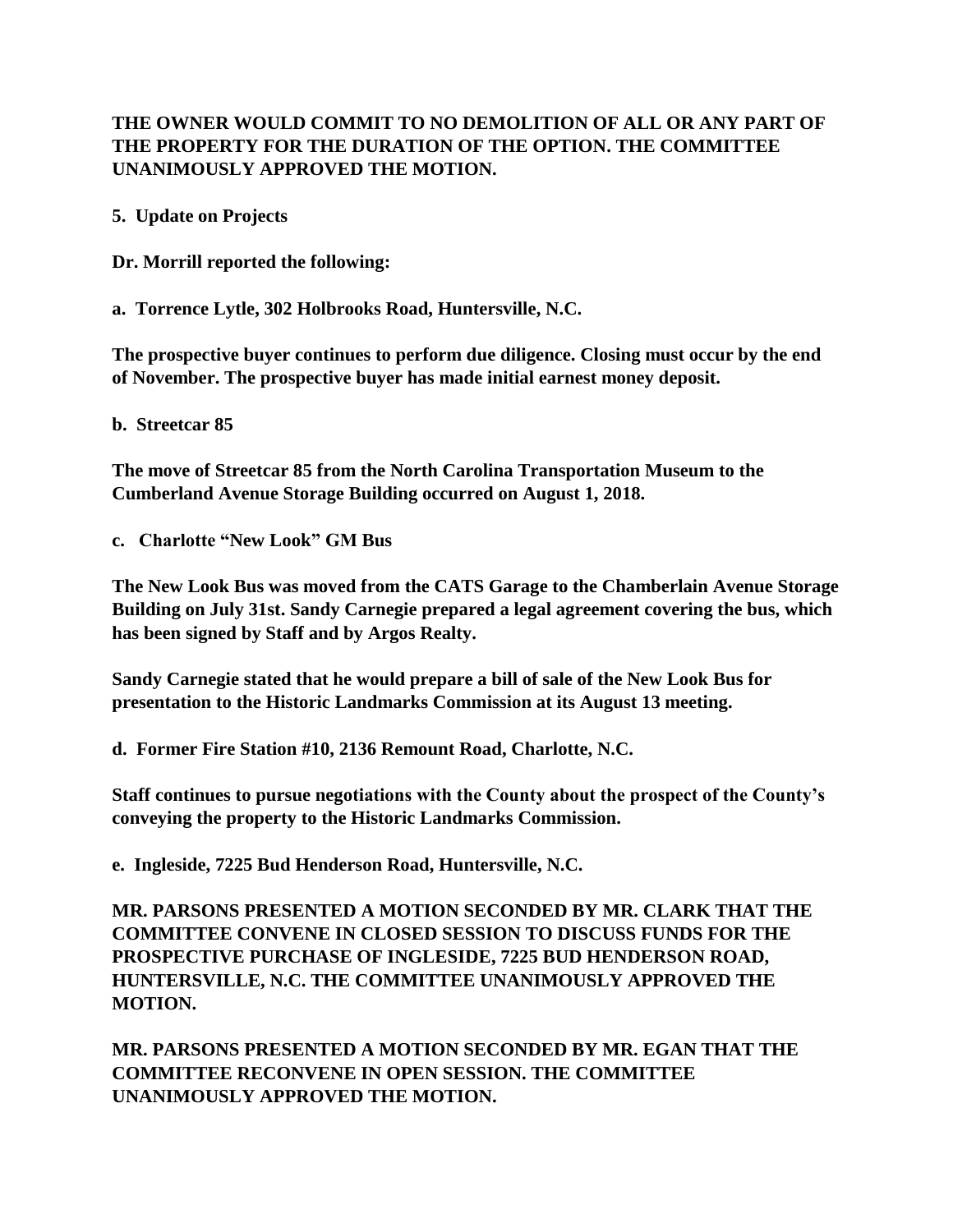**Note: In Closed Session, the Projects Committee voted to increase the upper limit of funds for the prospective purchase of Ingleside, 7225 Bud Henderson Road, Huntersville, N.C.** 

**f. Wallace Log House, 9425 Robinson Church Road, Charlotte, N.C.**

**Dr. Morrill reported that the owners of the Wallace House have agreed to the terms of a lease of the property following its purchase by the HLC. The HLC will consider the approval or disapproval of the lease at its meeting on August 13.** 

**Sandy Carnegie explained that the environmental report ordered by the Commission revealed a possible hazard because of debris which has been stored on the property. The Committee decided that it would await future developments before recommending any possible remediation.** 

**g. Excelsior Club, 921 Beatties Ford Road, Charlotte, N.C.**

**The Commission has received the appraised price of the parcel. It is awaiting an estimate of the cost of restoring the building. Staff plans to meet with the owner to discuss the possibility of an option to purchase.**

**h. McConnell House, 4009 Beatties Ford Road, Charlotte, N.C.**

**Dr. Morrill reported that he had received an email from Mr. Brian North of the Martin Marietta Company, the owner of the McConnell House. Martin Marietta stated its willingness to donate the house to an entity that would move it to a location not owned by Martin Marietta. Dr. Morrill stated that Staff believes that the relocation of the house to another site would not be economically feasible. Staff requested that the Committee advise what course of action it believes is warranted regarding the impending demolition of the McConnell House.** 

**MR. HUGHES PRESENTED A MOTION SECONDED BY MR. CLARK THAT THE PROJECTS COMMITTEE RECOMMEND TO THE HISTORIC LANDMARKS COMMISSION THAT THE HLC CONSIDER ITS FULL RANGE OF LEGAL POWERS TO PREVENT THE IMPENDING DEMOLITION OF THE MCCONNELL HOUSE, 4009 BEATTIES FORD ROAD, CHARLOTTE, N.C. THE COMMITTEE UNANIMOUSLY APPROVED THE MOTION.** 

**6. Former Mt. Carmel Baptist Church, 412 Campus Street, Charlotte, N.C.**

**Dr. Morrill reported that the City of Charlotte has notified Johnson C. Smith University, the owner of the property, that they must repair or demolish the church by October 10, 2018. Preservation North Carolina holds preservation covenants on the property that**